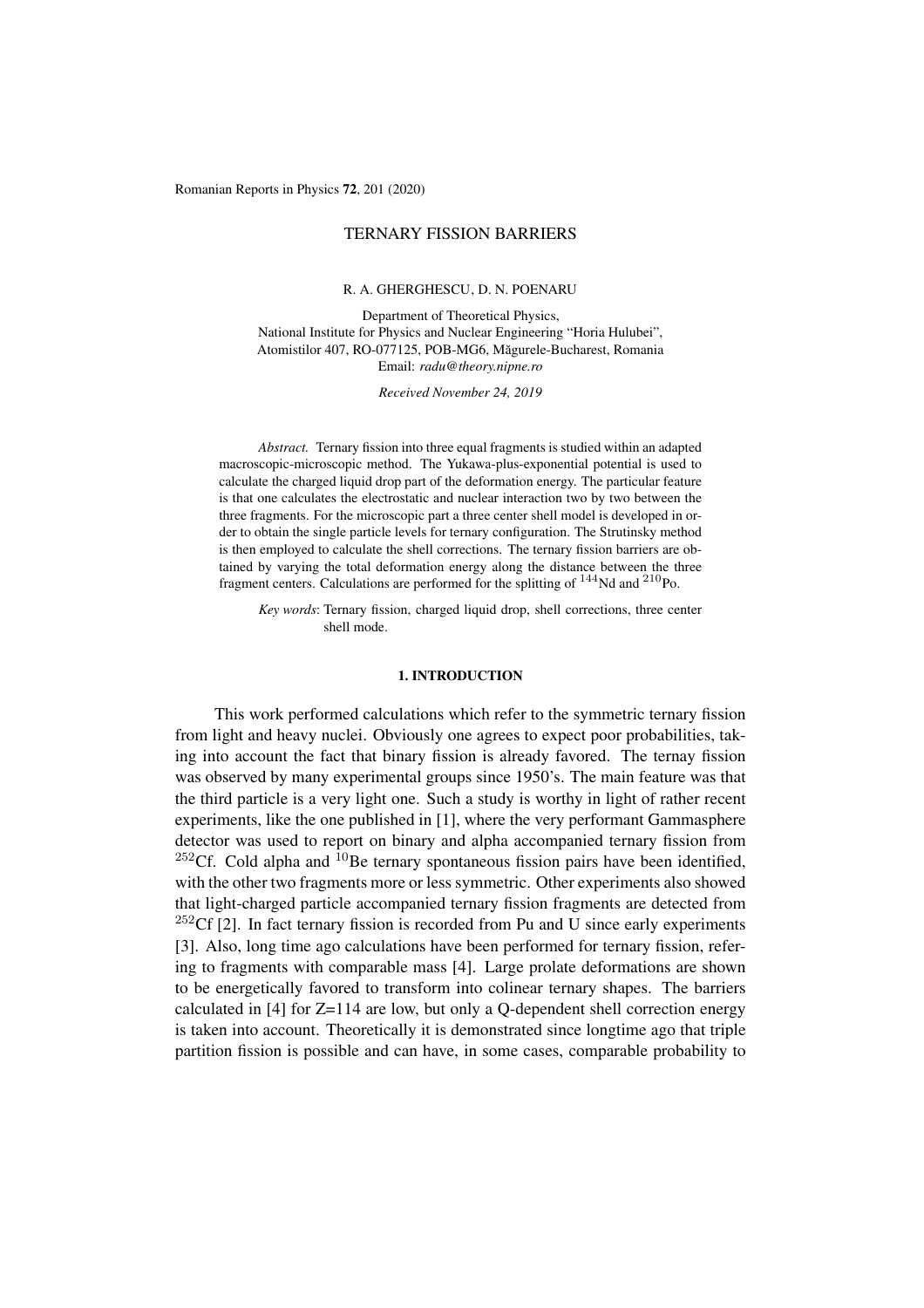the binary process [5]. Ternary fission came also under scrutiny since early years [6]. The study was made using selfconsistent calculations and ended to the conclusion that binary and ternary fission barriers are comparable in some cases. Our approach has the advantage of including the influence of the fragment shells all along the splitting process. At the beginning, the three body shape could considerably increase the value of the deformation energy, hence the fission barrier.

## 2. THE TERNARY MACROSCOPIC-MICROSCOPIC METHOD



Fig. 1 – Symmetrical ternary fission configuration for a parent nucleus mass *A* into *A/*3 fragments. The center of the side fragments are mentioned at  $-z_1$  and  $z_1$ , as well as the separation planes.

The adapted method for the study of ternary fission comprises two main components: the macroscopic part and the microscopic one based on shell effects. The typical shape treated here is described in Fig. 1. It consists of three intersected spherical fragments as being the result of the division of a nucleus with mass A into three A/3 bodies. The distance between the centers of the side fragments is the only degree of freedom, once the parent is fixed. The centers are located at  $-z_1$ , 0 and  $z<sub>1</sub>$  on the symmetry axis Oz. The ternary macroscopic energy is obtained by using the Yukawa-plus-exponential potential to calculate the nuclear surface term and the typical charged liquid drop to obtain the electrostatic part:

$$
E_{def} = E_{LDM} + E_{shell} \tag{1}
$$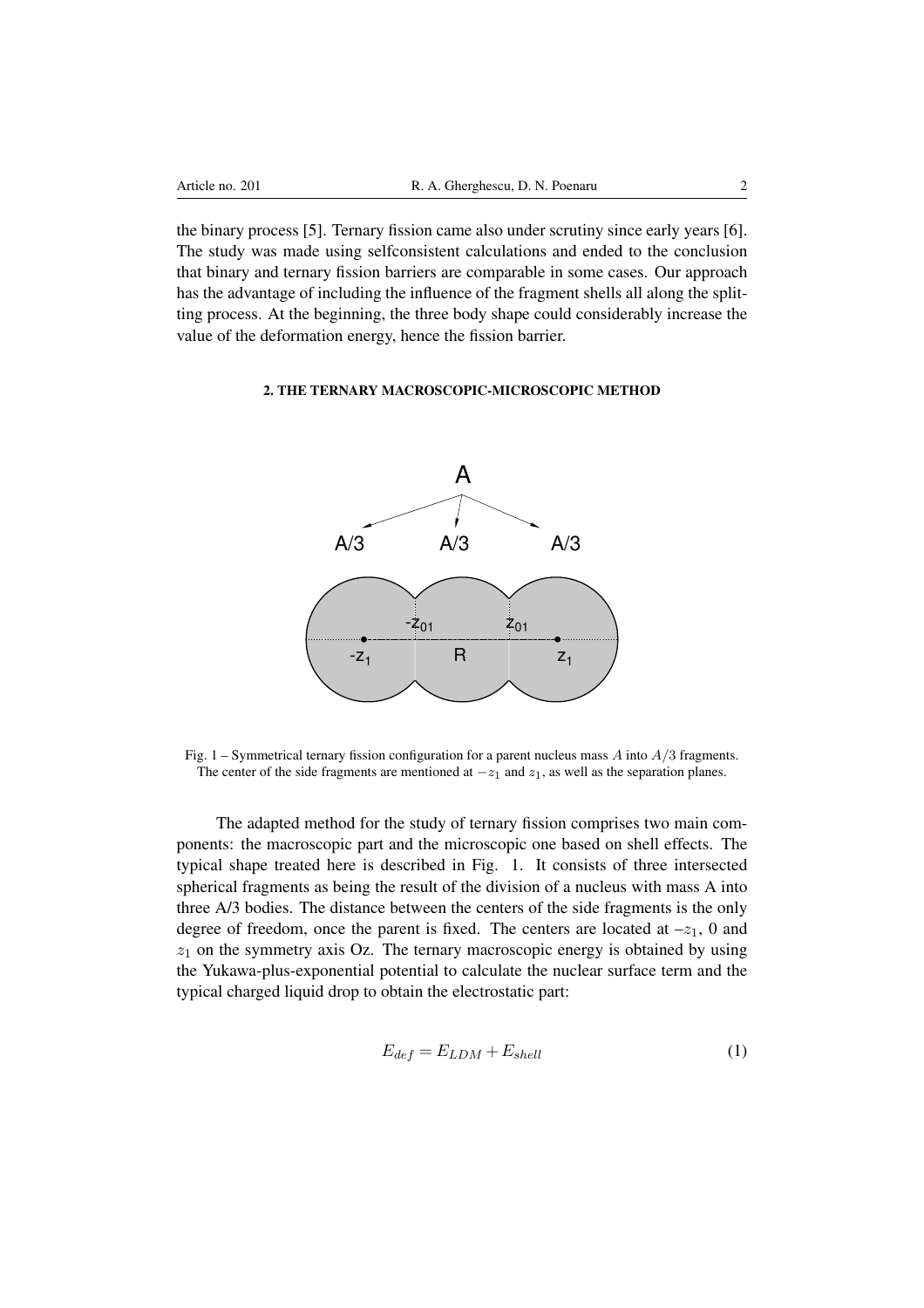The macroscopic deformation energy for the three part splitting reads:

$$
E_{LDM} = E_C + E_{Y+E}
$$
 (2)

where  $E_C$  is the Coulomb energy and  $E_{Y+E}$  is the nuclear surface part. The Coulomb energy for the three overlapped fragments is calculated as:

$$
E_C = \frac{2\pi}{3} (\rho_{eH}^2 F_{C_H} + \rho_{eL}^2 F_{C_L} + 2\rho_{eH}\rho_{eL} F_{C_{HL}} + \frac{2\pi}{3} (\rho_{eH}^2 F_{C_H} + \rho_{eL}^2 F_{C_m} + 2\rho_{eH}\rho_{em} F_{C_{Hm}} + \frac{2\pi}{3} (\rho_{eI}^2 F_{C_m} + \rho_{em}^2 F_{C_m} + 2\rho_{eI}\rho_{em} F_{C_{ml}})
$$
\n(3)

where  $\rho_{ei}$  is the charge density and  $c_{si}$  the surface coefficient.  $F_{C_i}$  and  $F_{EY_i}$  are shape dependent integrals. Every electrostatic interaction term is calculated as:

$$
F_C(z, zt) =
$$
\n
$$
\begin{cases}\n\rho(z)\rho(zt)\frac{K(k) - 2D(k)}{3} \\
2(\rho^2(z) + \rho^2(zt) - (z - zt)^2 + 1.5(z - zt)\left(\frac{d\rho^2(zt)}{dzt} - \frac{d\rho^2(z)}{dz}\right)\n\end{cases} + K(k)\left\{\frac{\rho^2(z)\rho^2(zt)}{3} + \left[\rho^2(z) - 0.5(z - zt)\frac{d\rho^2(z)}{dz}\right]\left[\rho^2(zt) + 0.5(z - zt)\frac{d\rho^2(zt)}{dzt}\right]\right\}
$$
\n
$$
\frac{1}{[(\rho(z) + \rho(zt))^2 + (z - zt)^2]^{1/2}}\n\tag{4}
$$

where

$$
k^{2} = \frac{4\rho(z)\rho(zt)}{[\rho(z) + \rho(zt)]^{2} + (z - zt)^{2}}
$$

$$
D(k) = \frac{K(k) - Kt(k)}{k^{2}}
$$
(5)

and  $\rho(z)$  is the surface equation. The corresponding integrals are:

$$
F_{C1} = \int_{-a_1}^{z_s} dz \int_{-a_1}^{z_s} dz / F_1(z, z') \tag{6}
$$

$$
F_{C2} = \int_{z_s}^{R+a_2} dz \int_{z_s}^{R+a_2} dz I F_2(z, zI) \tag{7}
$$

$$
F_{C12} = \int_{-a_1}^{z_s} dz \int_{z_s}^{R+a_2} dz I F_{12}(z, zI) \tag{8}
$$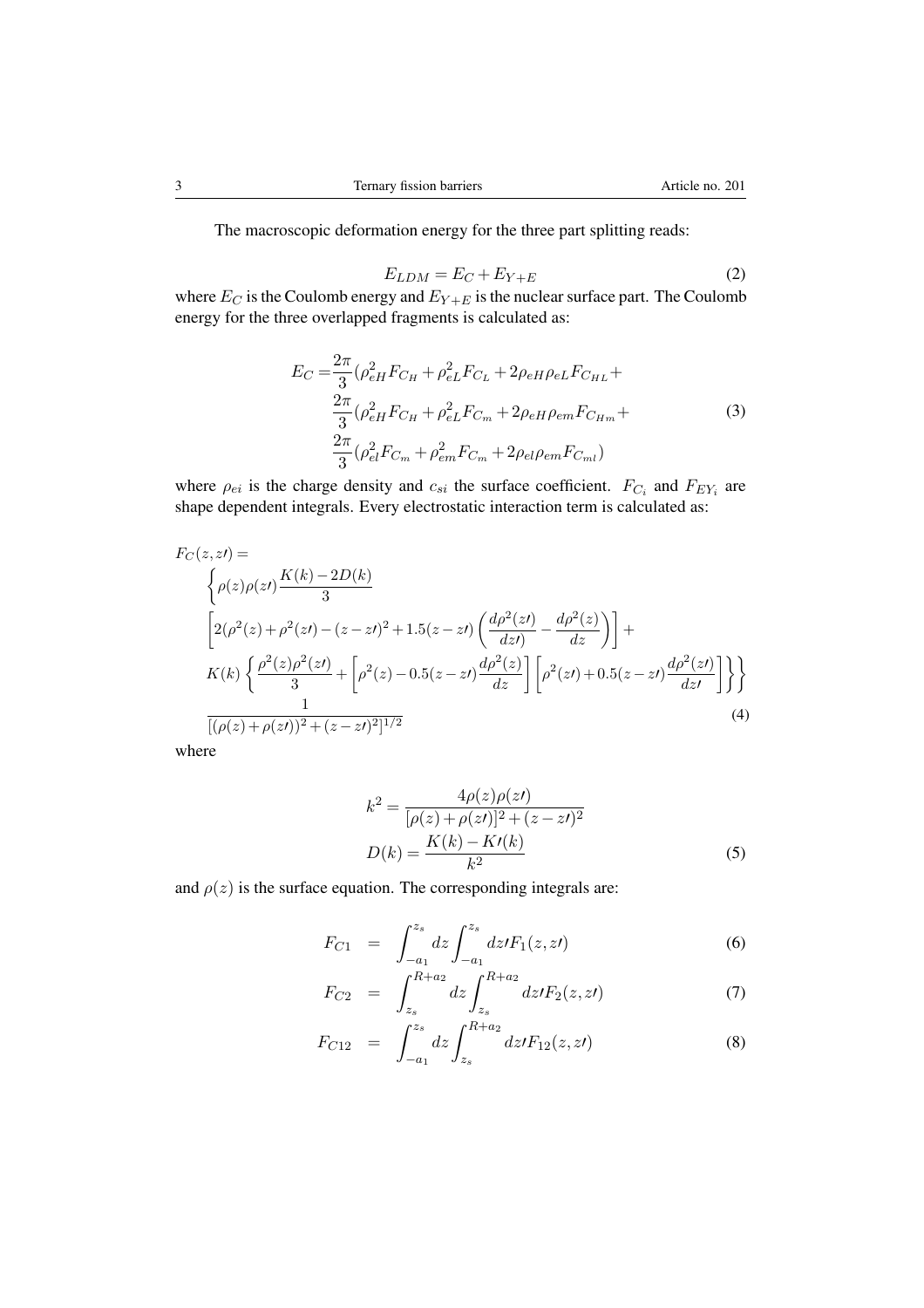Correspondingly, the Yukawa-plus-exponential energy *E<sup>Y</sup>* is [7]:

$$
E_Y = \frac{1}{4\pi r_0^2} [c_{sl}F_{EYl} + c_{sr}F_{EYr} + 2(c_{sl}c_{sr})^{1/2}F_{EYlr}]
$$
  

$$
\frac{1}{4\pi r_0^2} [c_{sl}F_{EYl} + c_{sm}F_{EYm} + 2(c_{sl}c_{sm})^{1/2}F_{EYlm}]
$$
  

$$
\frac{1}{4\pi r_0^2} [c_{sm}F_{EYm} + c_{sr}F_{EYr} + 2(c_{sm}c_{sr})^{1/2}F_{EYmr}]
$$
  
(9)

where the indices stand for left, middle, right, and [8]:

$$
F_{EY1} = \int_0^{2\pi} \int_{-a_1}^{z_s} \int_{-a_1}^{z_s} F_{Y1}^{(1)} F_{Y2}^{(1)} Q^{(1)} d\phi dz dz'
$$
  
\n
$$
F_{EY2} = \int_0^{2\pi} \int_{z_s}^{R+a_2} \int_{z_s}^{R+a_2} F_{Y1}^{(2)} F_{Y2}^{(2)} Q^{(2)} d\phi dz dz'
$$
(10)  
\n
$$
F_{EY12} = \int_0^{2\pi} \int_{-a_1}^{z_s} \int_{z_s}^{R+a_2} F_{Y1}^{(12)} F_{Y2}^{(12)} Q^{(12)} d\phi dz dz'
$$

The terms in the integrand are:

$$
F_{Y1}^{(i)} = \rho_i^2(z) - \rho_i(z)\rho_i(zt)\cos\phi - 0.5(z - zt)\frac{d\rho_i^2(z)}{dz}
$$
  
\n
$$
F_{Y2}^{(i)} = \rho_i^2(zt) - \rho_i(z)\rho_i(zt)\cos\phi + 0.5(z - zt)\frac{d\rho_i^2(zt)}{dzt}
$$
  
\n
$$
Q^{(i)} = 2 - \left[\left(\frac{\sigma_i}{a}\right)^2 + 2\frac{\sigma_i}{a} - 2\right]e^{-\frac{\sigma_i}{a}} \cdot \frac{1}{\sigma_i^4}
$$
  
\n
$$
\sigma_1 = [\rho_i^2(z) + \rho_i^2(zt) - 2\rho_i(z)\rho_i(zt)\cos\phi + (z - zt)^2]^{1/2}
$$

with *i*=l,m,r stands for left, middle and right fragment.

# 3. THE SYMMETRICAL THREE CENTER SHELL MODEL

The microscopic corrections are obtained as a result of a typical Strutinsky method. The input is the single particle level scheme for a ternary configuration. It is based on the three center oscillator potential, to which the spin-orbit and  $1<sup>2</sup>$  terms are added. Due to the axial symmetry, the quantum well is written in cylindrical coordinates as:

$$
V_{3osc}(\rho, z) = V(\rho) + V(z)
$$
\n<sup>(11)</sup>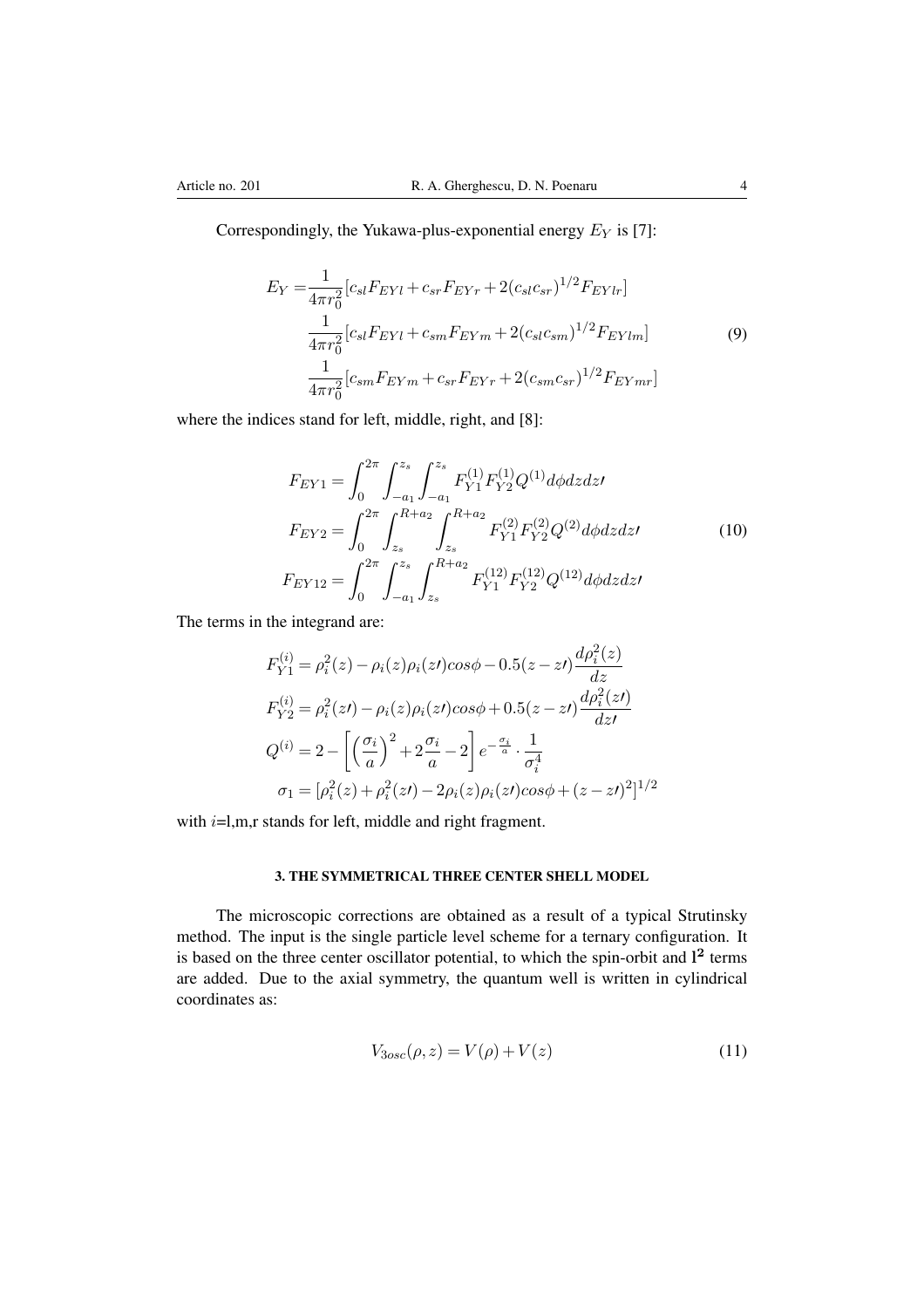where:

$$
V(\rho) = \frac{1}{2}m_0\omega_\rho^2\rho^2\tag{12}
$$

and

$$
V(z) = \begin{cases} \frac{1}{2} m_0 \omega_z^2 (z - z_1)^2, & z > z_{01} \\ \frac{1}{2} m_0 \omega_z^2 z^2, & -z_{01} < z < z_{01} \\ \frac{1}{2} m_0 \omega_z^2 (z + z_1)^2, & z < -z_{01} \end{cases} \tag{13}
$$

 $z_i$  are the centers of the three fragments, corresponding to the middle of the potentials. The total Hamiltonian *H* is written as:

$$
H = H_{3osc} + V_{\hat{l}\hat{s}} + V_{\hat{l}^2} \tag{14}
$$

where

$$
H_{3osc} = -\frac{\hbar^2}{2m_0} \left[ \frac{\partial^2}{\partial \rho^2} + \frac{1}{\rho} \frac{\partial}{\partial \rho} + \frac{1}{\rho^2} \frac{\partial^2}{\partial \phi^2} + \frac{\partial^2}{\partial z^2} \right] + V(\rho) + V(z) \tag{15}
$$

Since the system is symmetric, the frequencies  $\omega_{\rho_1} = \omega_{\rho_2} = \omega_{\rho_3}$ . As a result of Hamiltonian separation one obtains the single particle wave functions as:

$$
\Psi(\rho, z, \phi) = \Phi_m(\phi) R_{n_\rho}^{|m|}(\rho) Z_\nu(z)
$$
\n(16)

where:

$$
\Phi_m(\phi) = \frac{1}{\sqrt{2\pi}} \exp(im\phi)
$$
  
\n
$$
R_{n_\rho}^{|m|}(\rho) = \left(\frac{2\Gamma(n_\rho+1)\alpha_1^2}{\Gamma(n_\rho+|m|+1)}\right)^{\frac{1}{2}} \exp\left(-\frac{\alpha_1^2\rho^2}{2}\right) (\alpha_1^2\rho^2)^{\frac{|m|}{2}} L_{n_\rho}^{|m|}(\alpha_1^2\rho^2)
$$

The influence of the tripartition configuration is manifested by the symmetry axis wave functions:

$$
Z_{\nu}(z) = \begin{cases} C_{1n} \exp\left[-\frac{\alpha^{2}(z-z_{1})^{2}}{2}\right] \mathcal{H}_{\nu}[\alpha(z-z_{1})], & z \ge z_{01} \\ C_{0n} \exp\left(-\frac{\alpha^{2}z^{2}}{2}\right) [\mathcal{H}_{\nu}(\alpha z) + (-1)^{n} \mathcal{H}_{\nu}(-\alpha z)], & -z_{01} < z < z_{01} \\ (-1)^{n} C_{1n} \exp\left[-\frac{\alpha^{2}(z+z_{1})^{2}}{2}\right] \mathcal{H}_{\nu}[-\alpha(z+z_{1})], & z \le -z_{01} \end{cases}
$$

Within the terms,  $L_{n_p}^{|m|}$  is the Laguerre polynomial and  $\mathcal{H}_{\nu}$  if the Hermite function. The *z*-quantum numbers  $\nu$ , and the constants  $C_{0n}$ ,  $C_{1n}$  are calculated from the normalization and continuity conditions at the separation planes  $\pm z_{01}$  between fragments.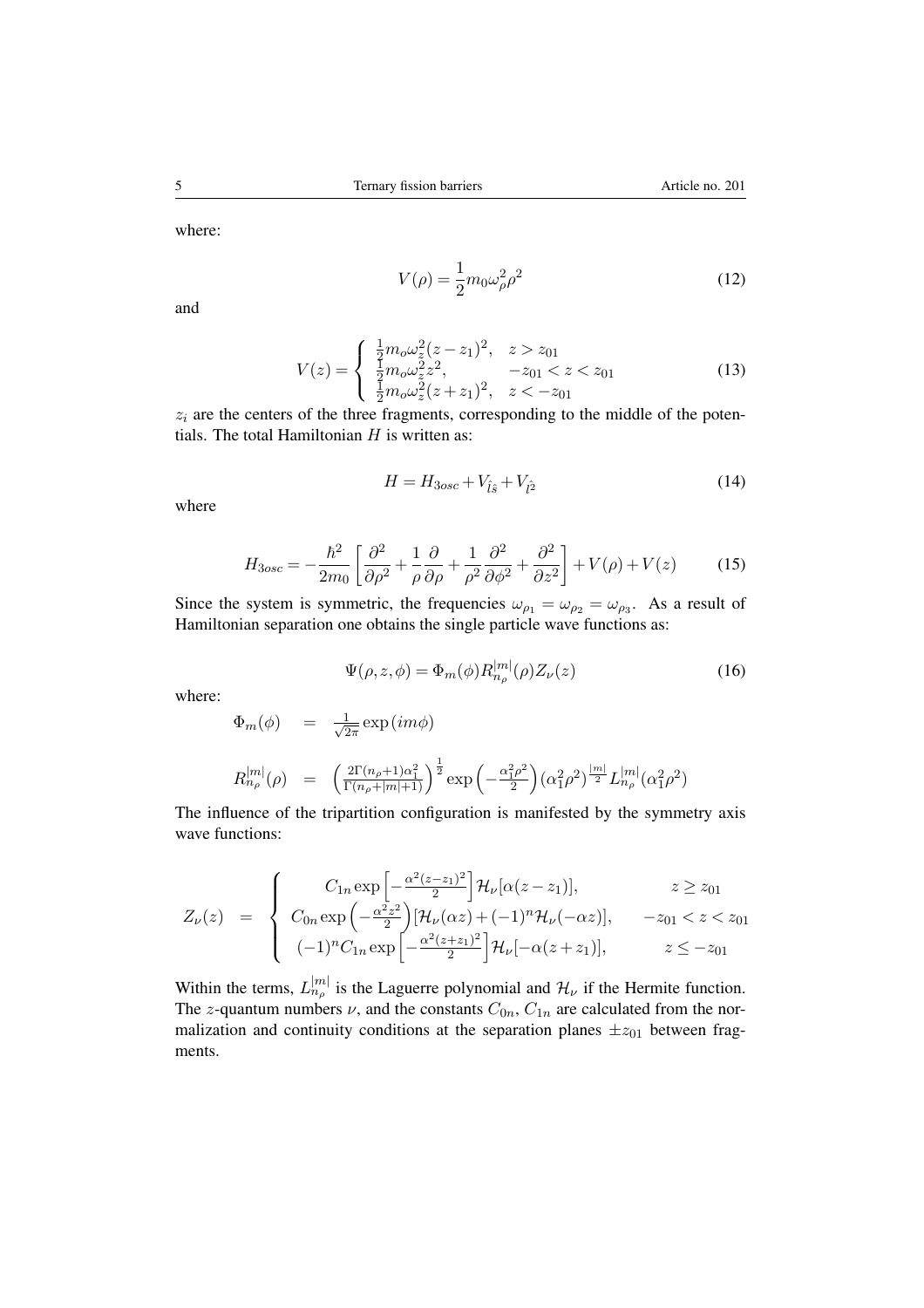The remaining terms of the microscopic potential are the spin-orbit *Vls* and the  $l^2$  term  $V_{l^2}$ .

$$
V_{so} = \begin{cases}\n-\left\{\frac{\hbar}{m_0\omega_0}\kappa_l(\rho,z), (\nabla V_{3osc} \times \mathbf{p})\mathbf{s}\right\}, & A_l - region \\
-\left\{\frac{\hbar}{m_0\omega_0}\kappa_m(\rho,z), (\nabla V_{3osc}^{(r)} \times \mathbf{p})\mathbf{s}\right\}, & A_m - region \\
-\left\{\frac{\hbar}{m_0\omega_0}\kappa_r(\rho,z), (\nabla V_{3osc}^{(r)} \times \mathbf{p})\mathbf{s}\right\}, & A_r - region\n\end{cases}
$$

and

$$
V_{12} = \begin{cases} -\left\{ \frac{\hbar}{m_0^2 \omega_0^3} \kappa_H \mu_H(\rho, z), (\nabla V_{2osc} \times \mathbf{p})^2 \right\}, & A_H - region \\ -\left\{ \frac{\hbar}{m_0^2 \omega_0^3} \kappa_L \mu_L(\rho, z), (\nabla V_{2osc} \times \mathbf{p})^2 \right\}, & A_L - region \end{cases}
$$

The final matrix elements are calculated as:

$$
\langle i|3CSM|j\rangle = E_{3osc}(n_{\rho}, |m|, \nu) + \langle i|V_{\Omega}|\,j\rangle + \langle i|V_{\Omega}|\,j\rangle \tag{17}
$$
\nwhere  $E_{3osc}$  is the 3-oscillator energy:

$$
E_{3osc}(n_{\rho}, |m|, \nu) = \hbar \omega_{\rho} (2n_{\rho} + |m| + 1) + \hbar \omega_{z} (\nu + 0.5)
$$
 (18)

The diagonalization follows and the final three center single particle energy levels are obtained. The levels are input for the smoothing type Strutinsky method in order to obtain the shell corrections, which are added to the liquid drop deformation energy. As the distance between centers varies, one obtain the ternary fission barrier for symmetric splitting of the decaying nucleus.

## 4. RESULTS AND DISCUSSION

This work chose two parent nuclei splitting in three equal fragments. The choice has been made so that one can take advantage of proton and neutron shell closures within the fragments.

The first parent nucleus is taken as  $^{210}$ Po, splitting in three equal  $^{70}$ Ni. The shell corrections are displayed in Fig. 2. One can observe the negative total value for the proton part of the shell corrections  $E_{shp}$ , due to the closed shell of  $Z=28$  of the Ni nucleus. The negative value of the proton shell corrections comes into lowering the fission barrier. However, the neutron shell part is positive, but rather insignifiant. The negative shell corrections starts to manifest at *R*=7 fm already. This means that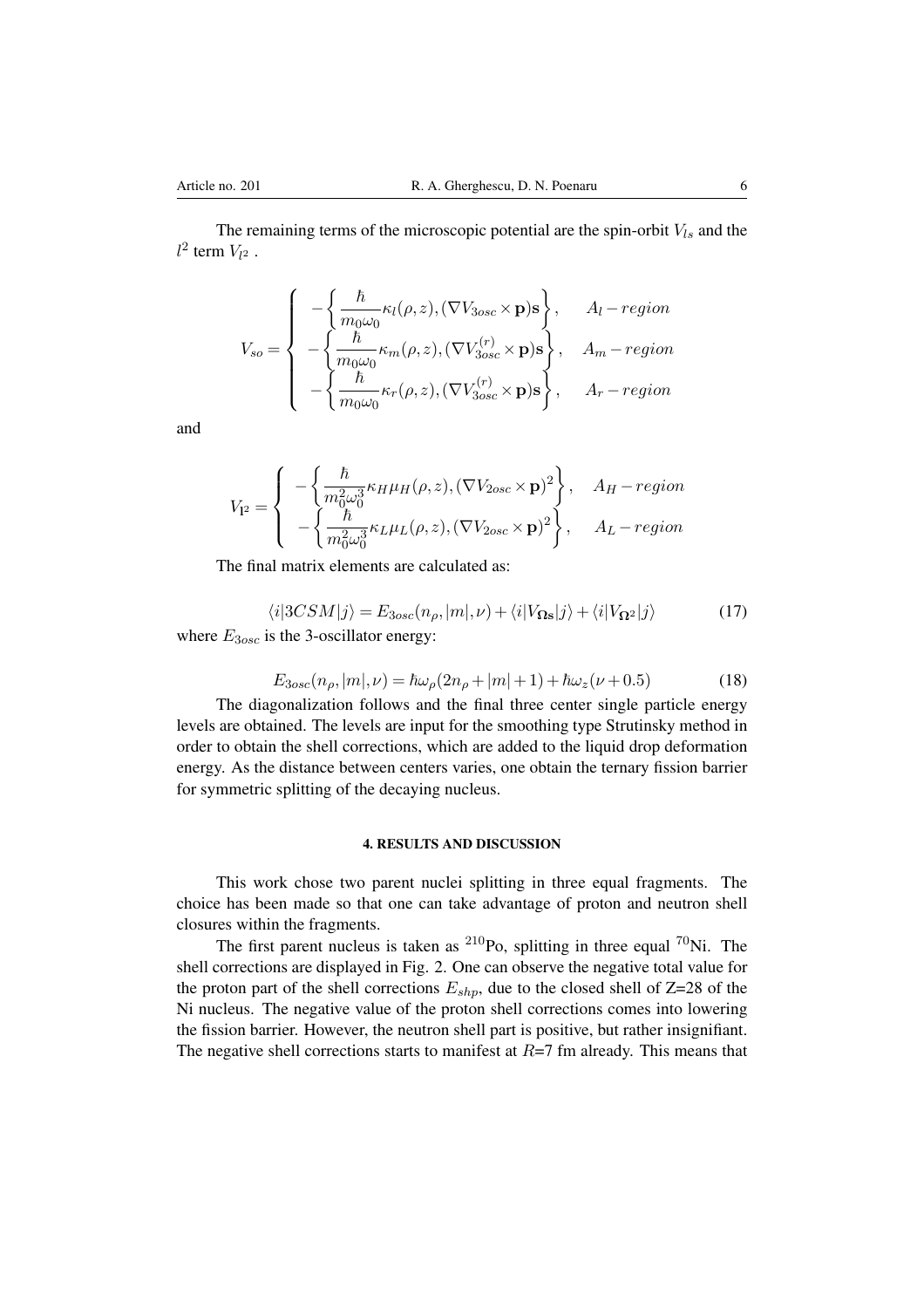

Fig. 2 – Proton, neutron and total shell correction energy for the symmetric ternary splitting of  $^{210}$ Po into three <sup>70</sup>Ni fragments.



Fig. 3 – Ternary fission shell correction, macroscopic energy and total fission barrier for  $^{210}$ Po parent nucleus.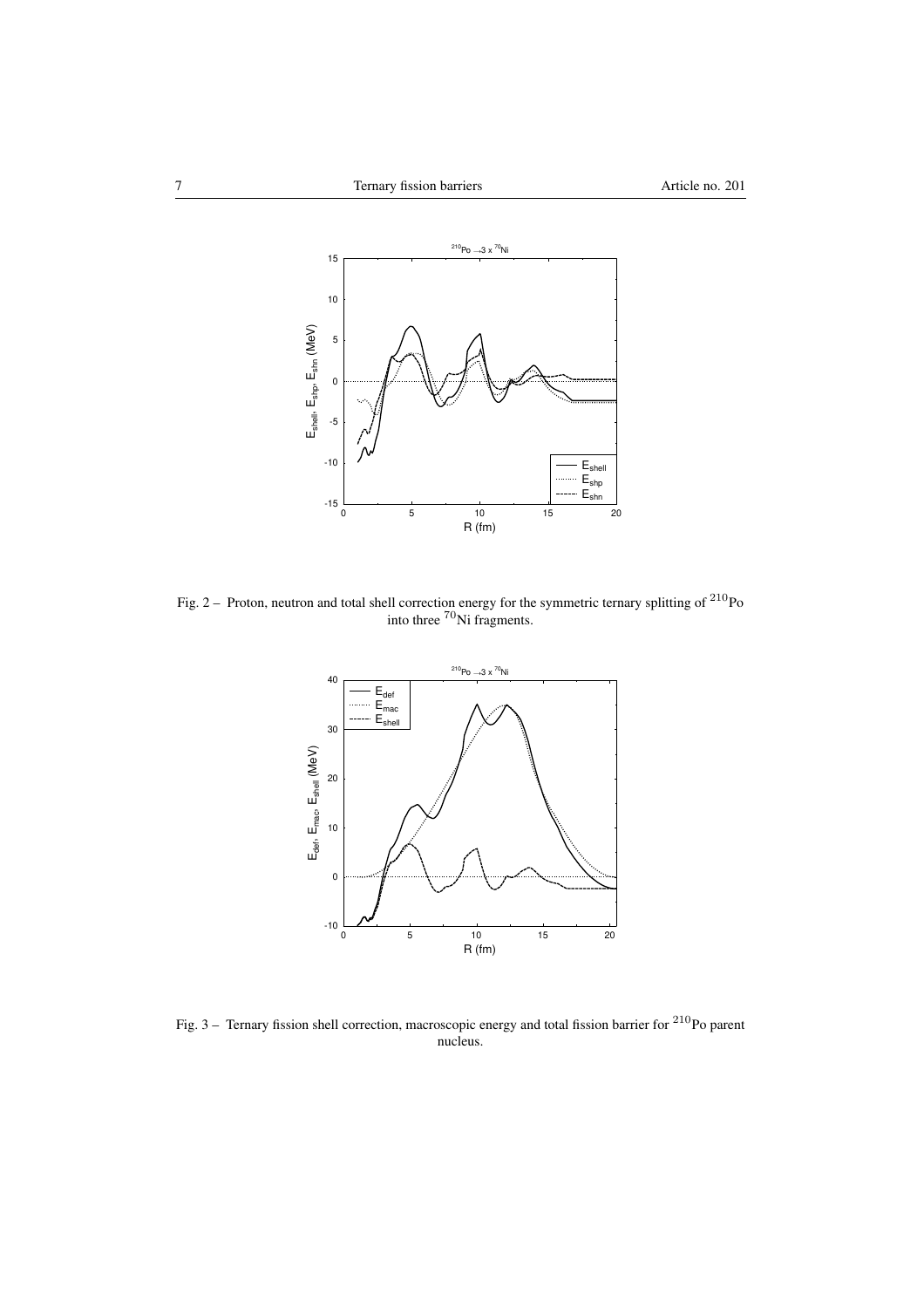

Fig. 4 – Proton, neutron and total shell correction energy for ternary fission of <sup>144</sup>Nd. One can observe the minima due to the Z=20 proton magic number of the Ca fragments.



Fig. 5 – Ternary fission shell correction, macroscopic energy and total ternary fission barrier for <sup>144</sup>Nd parent nucleus.